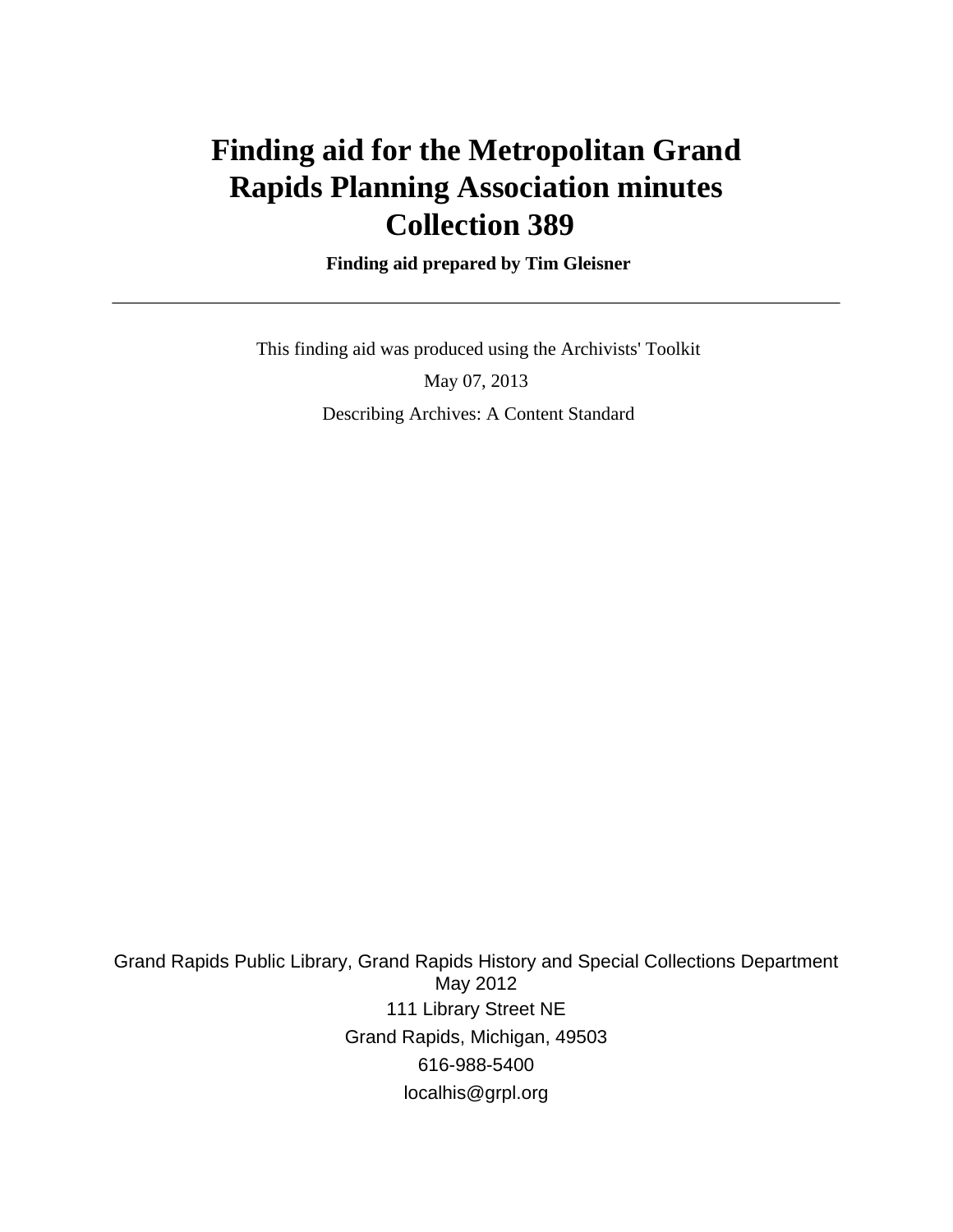## **Table of Contents**

l,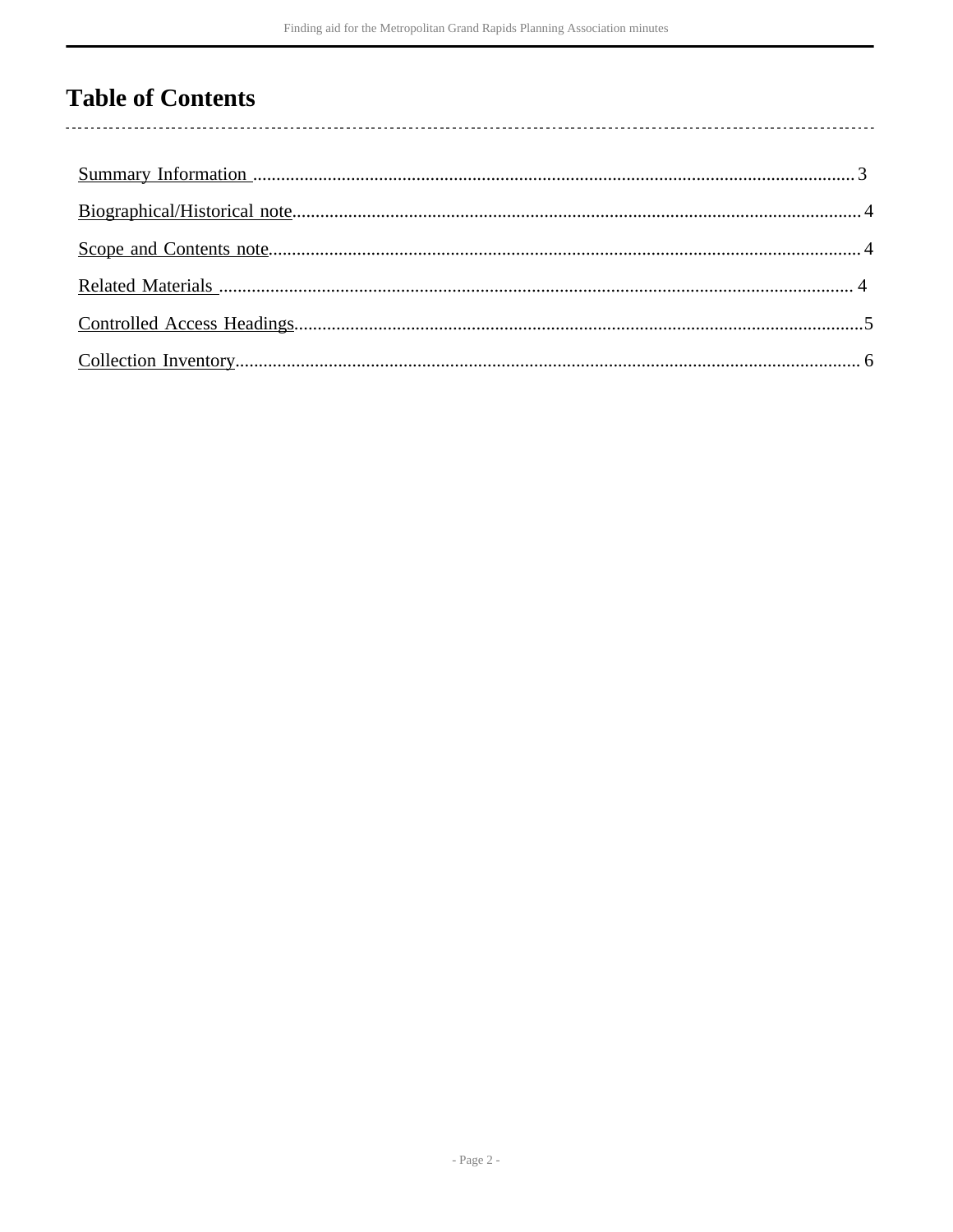# <span id="page-2-0"></span>**Summary Information**

| <b>Repository</b> | Grand Rapids Public Library, Grand Rapids History and Special<br><b>Collections Department</b>                                                                                                                                                                                                                            |
|-------------------|---------------------------------------------------------------------------------------------------------------------------------------------------------------------------------------------------------------------------------------------------------------------------------------------------------------------------|
| <b>Creator</b>    | Metropolitan Grand Rapids Planning Association.                                                                                                                                                                                                                                                                           |
| <b>Title</b>      | Metropolitan Grand Rapids Planning Association minutes                                                                                                                                                                                                                                                                    |
| Date [inclusive]  | 1943-1964                                                                                                                                                                                                                                                                                                                 |
| <b>Extent</b>     | 0.2 Linear feet One box                                                                                                                                                                                                                                                                                                   |
| Language          | English                                                                                                                                                                                                                                                                                                                   |
| <b>Abstract</b>   | This collection contains the minutes of the Metropolitan Grand Rapids<br>Planning Association in Grand Rapids, Michigan. The Planning<br>Association started in 1941. The most active years for the Association<br>were 1943-1952. Its most notable achievement was the preliminary plans<br>for the U.S. 131 Expressway. |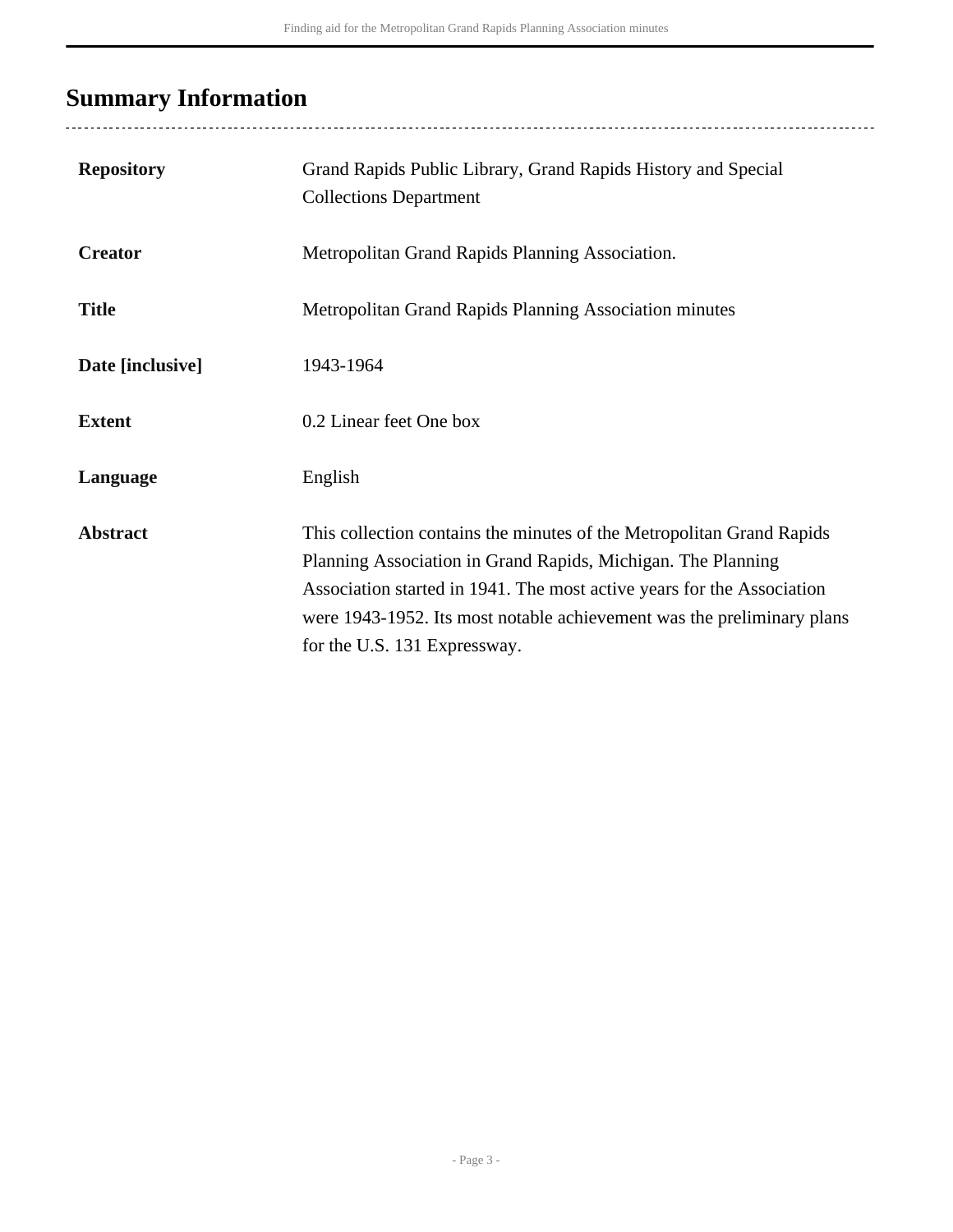## <span id="page-3-0"></span>**Biographical/Historical note**

The Metropolitan Grand Rapids Planning Association was started in 1941. It was primarily active between 1943-1952. The Association finally dissolved in 1964. Its mission was to promote planning programs in the Greater Grand Rapids Metropolitan area. During its history it made a significant contribution in planning concepts and particularly in the development of the preliminary plans and concepts leading to the U.S. 131 North-South Expressway.

Notable members of the Association included George S. Clarke, Dorothy Leonard Judd, C.O. Ransford, Thomas Walsh, Campbell Steketee, William Glenn, David Hunting.

### <span id="page-3-1"></span>**Scope and Contents note**

The scope of the collection consists of one book of minutes. The minutes of the association range from 1943-1964.

## **Administrative Information**

#### **Publication Information**

Grand Rapids Public Library, Grand Rapids History and Special Collections Department May 2012

## <span id="page-3-2"></span>**Related Materials**

#### **Related Archival Materials note**

Collection 75, Thomas Walsh Papers

Collection 104, Dorothy Leonard Judd Papers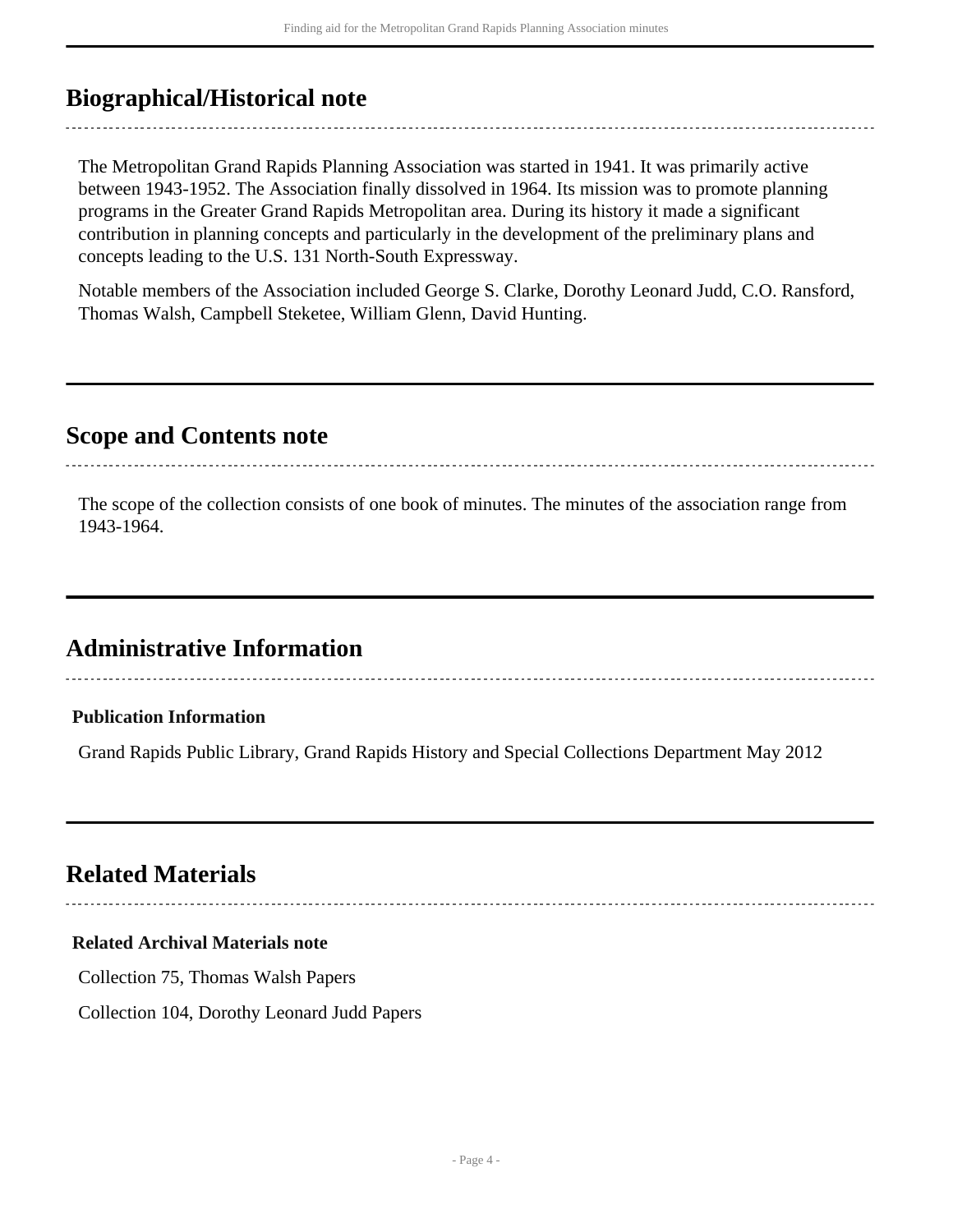Collection 285, GRPL Michigan & Grand Rapids Serials Collection

## <span id="page-4-0"></span>**Controlled Access Headings**

 $\sim$ 

#### **Genre(s)**

• records (documents)

#### **Geographic Name(s)**

• Grand Rapids (Mich.) -- History

#### **Subject(s)**

- City planning -- Michigan -- Grand Rapids
- Express highways -- Michigan -- History -- 20th century
- Highway planning -- Michigan -- Grand Rapids